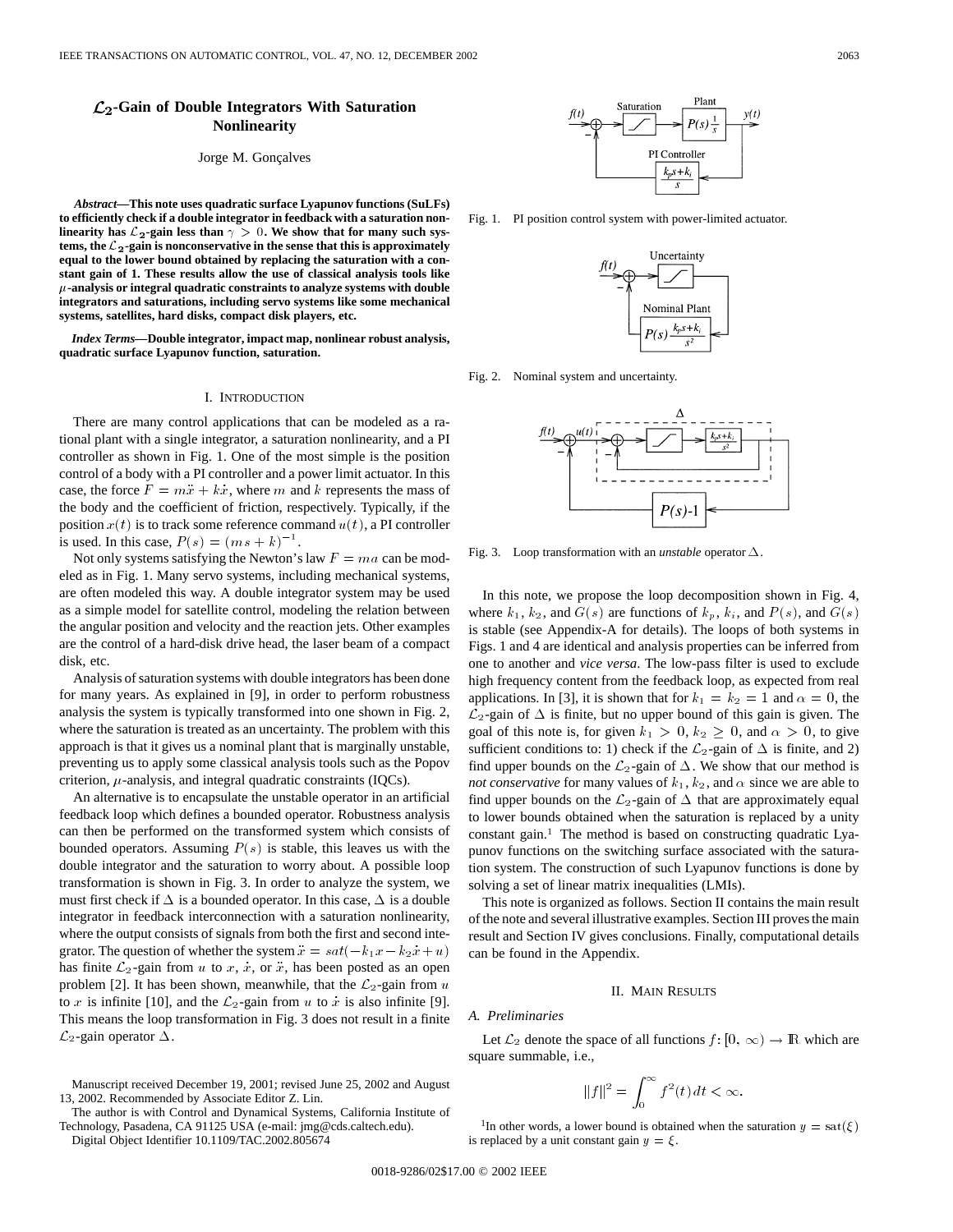

Fig. 4. Loop transformation with *stable* operators.

The extended space  $\mathcal{L}_{2e}$  consists of all functions  $f(t)$  which satisfy  $P_T f(t) \in \mathcal{L}_2$ , for all  $T \geq 0$ , where  $P_T$  is a truncation operator defined as  $(P_T f)(t) = f(t)$  if  $t \leq T$  and  $(P_T f)(t) = 0$ , otherwise.

We say that the  $\mathcal{L}_2$ -gain from input u to output y of some system is less than  $\gamma \geq 0$  if

$$
\int_0^T y^2(t) \, dt \le \gamma \int_0^T u^2(t) \, dt \tag{1}
$$

for all  $T \geq 0$ , and all  $u \in \mathcal{L}_{2e}$ . The  $\mathcal{L}_2$ -gain  $\gamma^*$  of the system from u to y is the infimum over all  $\gamma$  such that (1) is satisfied.

Consider the operator  $\Delta$  in Fig. 4. For given  $k_1$ ,  $k_2$ ,  $\alpha$ , we are interested in finding an upper bound of the  $\mathcal{L}_2$ -gain of  $\Delta$ . The following proposition gives an easy way to find a lower bound of the  $\mathcal{L}_2$ -gain of  $\Delta$ . The proof, based on the fact that the saturation behaves linearly for small inputs, can be found in the Appendix-B.

*Proposition 2.1:* Consider the system  $\Delta$  in Fig. 4. The  $\mathcal{L}_2$ -gain  $\gamma_L$ of the same system but with the saturation replaced by a constant gain of 1 is a lower bound of the  $\mathcal{L}_2$ -gain of  $\Delta$ , i.e.,  $0 \leq \gamma_L \leq \gamma^*$ .

Note that when the saturation is replaced by a constant gain of 1, the system becomes linear. Thus,  $\gamma_L$  is simply the square of the  $\mathcal{H}_{\infty}$ -norm of the linear system

$$
\frac{Y(s)}{U(s)} = \frac{s^2}{(\alpha s + 1)(s^2 + k_1 s + k_2)}
$$

From this expression, we immediately see that it is necessary  $k_1 > 0$ ,  $k_2 \geq 0$ , and  $\alpha > 0$ , or, otherwise,  $\gamma_L = \infty$ . When  $k_2 = 0$  the original system is reduced to a single integrator which was studied in [8] and [11]. Hence, throughout the note we assume  $k_2 > 0$ . Note that the case of  $k_2 = 0$  could also be analyzed using the same ideas described later [5]. The proof of the following proposition can be found in the Appendix-B.

*Proposition 2.2:* Consider the system  $\Delta$  in Fig. 4. If there exists an  $\alpha = \alpha_1 > 0$  such that the  $\mathcal{L}_2$ -gain of  $\Delta$  is finite then the  $\mathcal{L}_2$ -gain is finite for any  $\alpha > 0$ .

A state-space representation of system  $\Delta$  in Fig. 4 is

$$
\begin{cases}\n\dot{x}_1 = k_2 x_2 \\
\dot{x}_2 = y \\
\dot{v} = -\frac{1}{\alpha} v + \frac{1}{\alpha} u \\
y = \text{sat}\left(-x_1 - k_1 x_2 - v\right)\n\end{cases} \tag{2}
$$

:

where sat( $\cdot$ ) denotes the standard saturation, defined as sat( $\xi$ ) =  $sign(\xi) \min(|\xi|, 1)$ . Let  $x = [x_1 \, x_2 \, v]'$  and  $C = [1 \, k_1 \, 1]$ . In the state–space, the system can be seen as a piecewise linear system, with three cells and two switching surfaces (see Fig. 5). The switching surfaces are

$$
S = \{x \in \mathbb{R}^3 : Cx = 1\}
$$

and  $S = -S$ . When  $Cx \ge 1, x_2 = -1$ , when  $Cx \le -1, x_2 = 1$ , and, finally, when  $-1 \leq Cx \leq 1$ ,  $x_2 = -Cx$ .



Fig. 5. Possible trajectories in the state–space.

### *B. Double Integrator*

Assume that  $k_2 > 0$ . The following matrices will be needed in the main result. For some  $T > 0$ , let

$$
W_a(T) = \begin{pmatrix} \frac{k_1}{k_2} - \frac{T}{2} \\ 0 \\ \frac{k_1}{k_2} + \frac{T}{2} \\ 0 \end{pmatrix} \quad W_b(T) = \begin{pmatrix} -\frac{1}{k_2 T} & \frac{1}{k_2 T} \\ 1 & 0 \\ -\frac{1}{k_2 T} & \frac{1}{k_2 T} \\ 0 & 1 \end{pmatrix}
$$

and

$$
W_j(T) = \frac{2\gamma\alpha}{1 - e^{-(2T/\alpha)}} \begin{pmatrix} 1 \\ -e^{-(T/\alpha)} \end{pmatrix} \begin{pmatrix} 1 & -e^{-(T/\alpha)} \end{pmatrix}.
$$

Define also

$$
A = \begin{pmatrix} 0 & k_2 & 0 \\ -1 & -k_1 & -1 \\ 0 & 0 & -\frac{1}{\alpha} \end{pmatrix} \quad B = \begin{pmatrix} 0 \\ 0 \\ \frac{1}{\alpha} \end{pmatrix}
$$
 and

If

$$
H = \begin{pmatrix} A & BB'/\gamma \\ -C'C & -A' \end{pmatrix} e^{HT} = \begin{pmatrix} e_{11}(T) & e_{12}(T) \\ e_{21}(T) & e_{22}(T) \end{pmatrix}
$$
 (3)

where each  $e_{ij}(T)$  is a 3 by 3 matrix and

$$
W_t(T) = \begin{bmatrix} e_{22}e_{12}^{-1} \\ \frac{1}{2} \left( e_{21} - e_{22}e_{12}^{-1}e_{11} - (e_{12}^{-1})' \right)' \\ \frac{1}{2} \left( e_{21} - e_{22}e_{12}^{-1}e_{11} - (e_{12}^{-1})' \right) \\ e_{12}^{-1} e_{11} \end{bmatrix}
$$

where the notation  $e_{ij} = e_{ij}(T)$  was used for simplification. Finally, define

$$
W_1 = \begin{pmatrix} 1 \\ 0 \\ 0 \\ 1 \\ 0 \\ 0 \end{pmatrix} \quad W_2 = \begin{pmatrix} -k_1 & -1 & 0 & 0 \\ 1 & 0 & 0 & 0 \\ 0 & 1 & 0 & 0 \\ 0 & 0 & -k_1 & -1 \\ 0 & 0 & 1 & 0 \\ 0 & 0 & 0 & 1 \end{pmatrix} \quad W_3 = \begin{pmatrix} -1 \\ 0 \\ 0 \\ 1 \\ 0 \\ 0 \end{pmatrix}.
$$

We are now ready for the main result of this note. In this result, we drop the argument  $(T)$  for simplification.

*Theorem 2.1:* Consider the system  $\Delta$  in Fig. 4. Given  $k_1, k_2, \alpha >$ 0, let  $\gamma \ge \gamma_L$ . Also, let  $p > 0$  be a 2 by 2 diagonal matrix and  $g \in \mathbb{R}^2$ . Define

$$
P = \begin{pmatrix} p & 0 \\ 0 & -p \end{pmatrix} \quad G = \begin{pmatrix} g \\ -g \end{pmatrix} \quad \overline{G} = \begin{pmatrix} -g \\ -g \end{pmatrix}.
$$

$$
R_1(T) \stackrel{\text{def}}{=} \begin{pmatrix} W_j - W_b' PW_b & -W_b'(PW_a+G) \\ -(W_a'P+G')W_b & -T - W_a'PW_a - 2W_a'G \end{pmatrix} > 0 \tag{4}
$$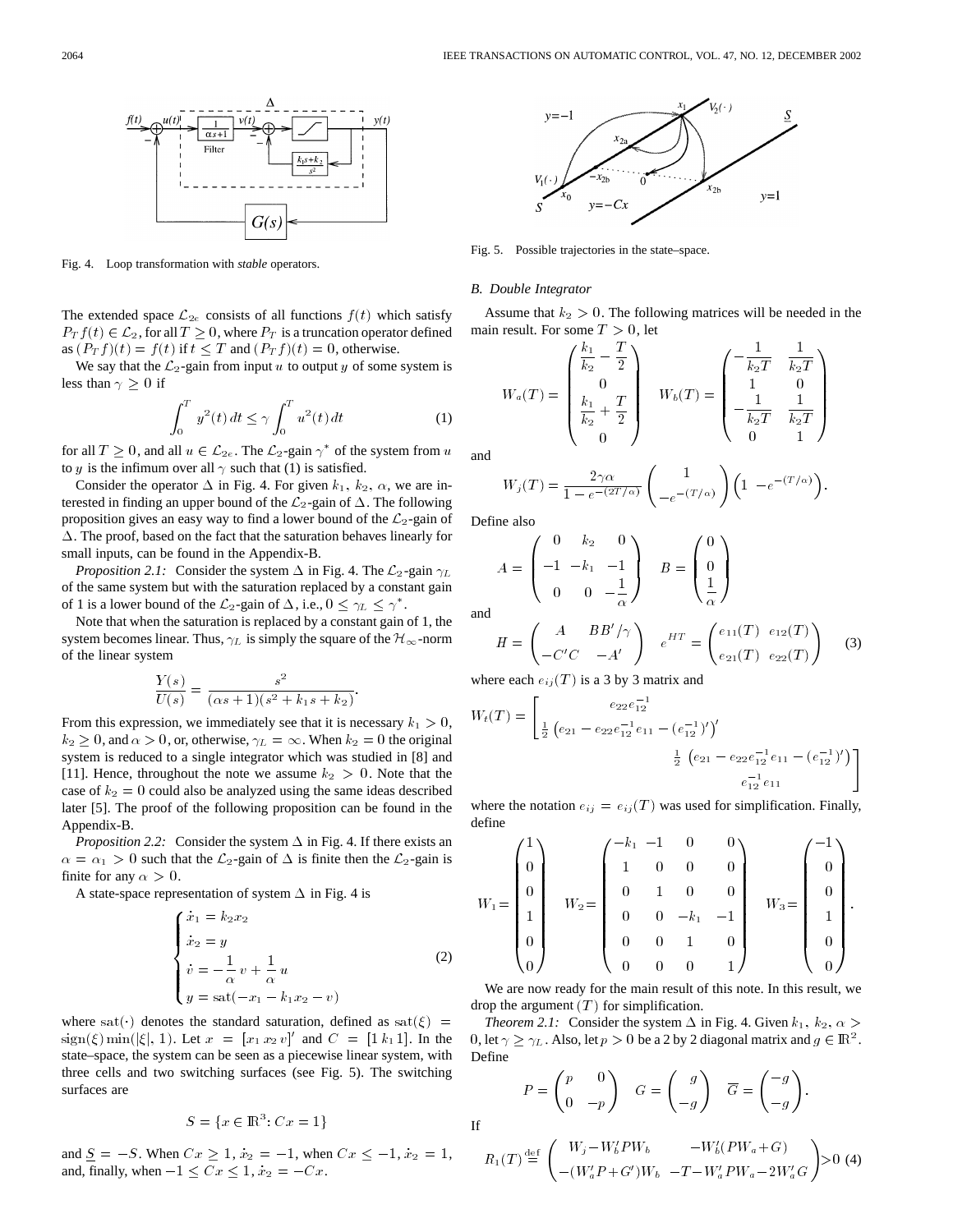$$
R_{2a}(T) \stackrel{\text{def}}{=} \begin{pmatrix} W_2' W_t W_2 - P & W_2' W_t W_1 - G \\ W_1' W_t W_2 - G' & W_1' W_t W_1 \end{pmatrix} > 0
$$
 (5)

$$
R_{2b}(T) \stackrel{\text{def}}{=} \begin{pmatrix} W_2' W_t W_2 - P & W_2' W_t W_3 - \overline{G} \\ W_3' W_t W_2 - \overline{G}' & W_3' W_t W_3 \end{pmatrix} > 0
$$
 (6)

for all  $T > 0$ , then the  $\mathcal{L}_2$ -gain of  $\Delta$  is less or equal than  $\gamma$ .

The last theorem gives us a set of infinite-dimensional LMIs that, when satisfied, guarantee that  $\Delta$  not only has finite  $\mathcal{L}_2$ -gain, but also that this is upper bounded by  $\gamma$ . This allows us to write an IQC of the form

$$
\int_0^T y^2(t) \, dt \le \gamma \int_0^T u^2(t) \, dt \tag{7}
$$

which, in turn, allows us to perform robustness and performance analysis on the system in Fig. 4 or, equivalently, on the original system in Fig. 1.

The method of proof is as follows. First, inequality (7) is satisfied if for every  $u \in \mathcal{L}_{2e}$  there exists a Lyapunov function  $V(\cdot)$  such that the solution  $x(t)$  from the initial state  $x(0) = 0$  satisfies

$$
\int_{T_i}^{T_f} [\gamma u^2(t) - y^2(t)] dt \ge V(x(T_f)) - V(x(T_i))
$$
 (8)

for all  $0 \leq T_i \leq T_f$ . To see this, let  $T_i = 0$ . Then,  $V(x(0)) = 0$  and  $V(x(T_f)) \geq 0$ , since V is a Lyapunov function.

Fig. 5 shows possible trajectories of (2) starting at S. Depending on the control input u, a trajectory may enter the region where  $y = -1$ . Since  $u \in \mathcal{L}_{2e}$ , a switch must eventually occur at some point  $x_1 \in S$ . The control  $u$  may also be such that the trajectory enters the linear region where  $y = -Cx$ . In this case, there are three possibilities: the trajectory does not switch again and goes to zero as  $t\rightarrow\infty,$  it returns to  $S$ , or it intersects  $S$ . Since the system is symmetric around the origin, for analysis purposes, any other trajectories can be reduced to the ones just described.

Second, define two Lyapunov functions  $V_1$  and  $V_2$  on the switching surface  $S$ . Condition  $(8)$  is satisfied if

$$
\int_0^{T_1} \left[ \gamma u_1^2(t) - y^2(t) \right] dt \ge V_2(x_1) - V_1(x_0)
$$
 (9)

$$
\int_0^{T_{2a}} \left[ \gamma u_{2a}^2(t) - y^2(t) \right] dt \ge V_1(x_{2a}) - V_2(x_1)
$$
 (10)

$$
\int_0^{T_{2b}} \left[ \gamma u_{2b}^2(t) - y^2(t) \right] dt \ge V_1(-x_{2b}) - V_2(x_1)
$$
 (11)

for all  $x_0, x_1, x_{2a}, -x_{2b} \in S$ , and  $T_1, T_{2a}, T_{2b} > 0$ , and where  $u_1(t) \in \mathcal{L}_2$  is such that a trajectory starting at  $x_0$  satisfies  $x_1 = x(T_1)$ and  $y = -1, t \in [0, T_1]$ , and  $u_i(t) \in \mathcal{L}_2$ ,  $i = 2a$ , 2b is such that a trajectory starting at  $x_1$  satisfies  $x_i = x(T_i)$  and  $y = -Cx, t \in$  $[0, T_i].$ 

Finally, under certain assumptions, the inputs  $u_i$ ,  $i = 1, 2a, 2b$ , that minimize the integrals on the left side of the above inequalities can be explicitly found. If the Lyapunov functions are chosen to be quadratic functions, the results are conditions  $(4)$ – $(6)$ . The details of the proof can be found in Section III.

# *C. Examples*

In order to solve an infinite-dimensional set of LMIs, there are some extra steps we need to take to make this solution computationally attractive. Obviously, it is not possible to solve the three quadratic inequalities for all  $T > 0$ . The idea is to find a finite sequence of times  ${T_i}$  defined on some bounded set  $T = (0, T_+]$  such that it is sufficient (4)–(6) are satisfied in  $T$  to prove the desired result. It is then necessary to guarantee they are also satisfied in  $T \in (T_+, \infty)$ , and  $T \in (T_i, T_{i+1})$  for all  $T_i, T_{i+1} \in \mathcal{T}$ . The latest can be guaranteed by



Fig. 6. Minimum eigenvalues of  $R_i(T)$ ,  $i = 1, 2a, 2b$ .



estimating bounds on the derivative of each condition (4)–(6) between  $T_i, T_{i+1} \in \mathcal{T}$  (see [4] for more details). Conditions to guarantee that (4)–(6) are also satisfied in  $T \in (T_+,\infty)$ , for some  $0 < T_+ < \infty$ , are given in Propositions C.1 and C.2.

The following examples were processed in Matlab code. The latest version of this software is available at [7]. Before presenting the examples, we briefly explain the Matlab function we developed. The user supplies  $k_1 > 0$ ,  $k_2 \ge 0$  (the case when  $k_2 = 0$  results in the single integrator which will be dealt in the next section), and  $\alpha > 0$ . If all three conditions (4)–(6) are satisfied for all  $T \in \mathcal{T}$ , the function returns a graphic showing the minimum eigenvalues of each  $R_i(T)$ , which, obviously, must be positive for all  $T \in \mathcal{T}$ .

*Example 2.1:* Let  $k_1 = 0.5$ ,  $k_2 = 2$ , and  $\alpha = 2$ . In this example, we find the smallest upper bound  $\gamma$  of the  $\mathcal{L}_2$ -gain of  $\Delta$  in Fig. 4 using Theorem 2.1. A lower bound can be found by computing the linear gain, i.e., the  $\mathcal{L}_2$ -gain of  $\Delta$  when the saturation nonlinearity is replaced by a constant gain of 1. Here, this is  $\gamma_L = 0.8892297$ . Using the software previously described, we found an upper bound of the  $\mathcal{L}_2$ -gain of  $\Delta$  of  $\gamma = 0.8892299$ . Note that the difference between the upper and lower bound is smaller than  $2 \times 10^{-7}$ , i.e., the precision is less than 2.15  $\times$  $10^{-5}$ %.

Fig. 6 shows the minimum eigenvalues of  $R_i(T)$ ,  $i = 1, 2a, 2b$ . For visualization purposes, the minimum eigenvalues of  $R_{2a}(T)$  and  $R_{2b}(T)$  were scaled by  $2 \times 10^6$ .

*Example 2.2:* Let  $k_1 = k_2 = 1$ . In this example, we find the smallest upper bound  $\gamma$  of the  $\mathcal{L}_2$ -gain of  $\Delta$  for different values of  $\alpha > 0$ . The left-hand side of Fig. 7 shows the lower bound  $\gamma_L$  and the upper bound  $\gamma$  on the  $\mathcal{L}_2$ -gain of  $\Delta$ . The right-hand side of Fig. 7 plots  $\gamma - \gamma_L$ . Logarithmic scales were used for better visualization.

From this figure, we can see that the difference between the upper and lower bound goes to zero as  $\alpha$  goes to infinity. In fact, for  $\alpha > 0.5$ the difference between  $\gamma$  and  $\gamma$  is less than 0.76%. For  $\alpha > 5$  this difference is already smaller than 0.009% and less than  $6 \times 10^{-8}$ % for  $\alpha > 100$ .

If  $\gamma \geq \gamma_L$  is chosen small enough, the Hamiltonian matrix H in (3) has pure imaginary eigenvalues. For  $\alpha \geq 0.5$ , it turns out that for *all*  $\gamma > \gamma_L$  such that H has no pure imaginary eigenvalues, it was *always*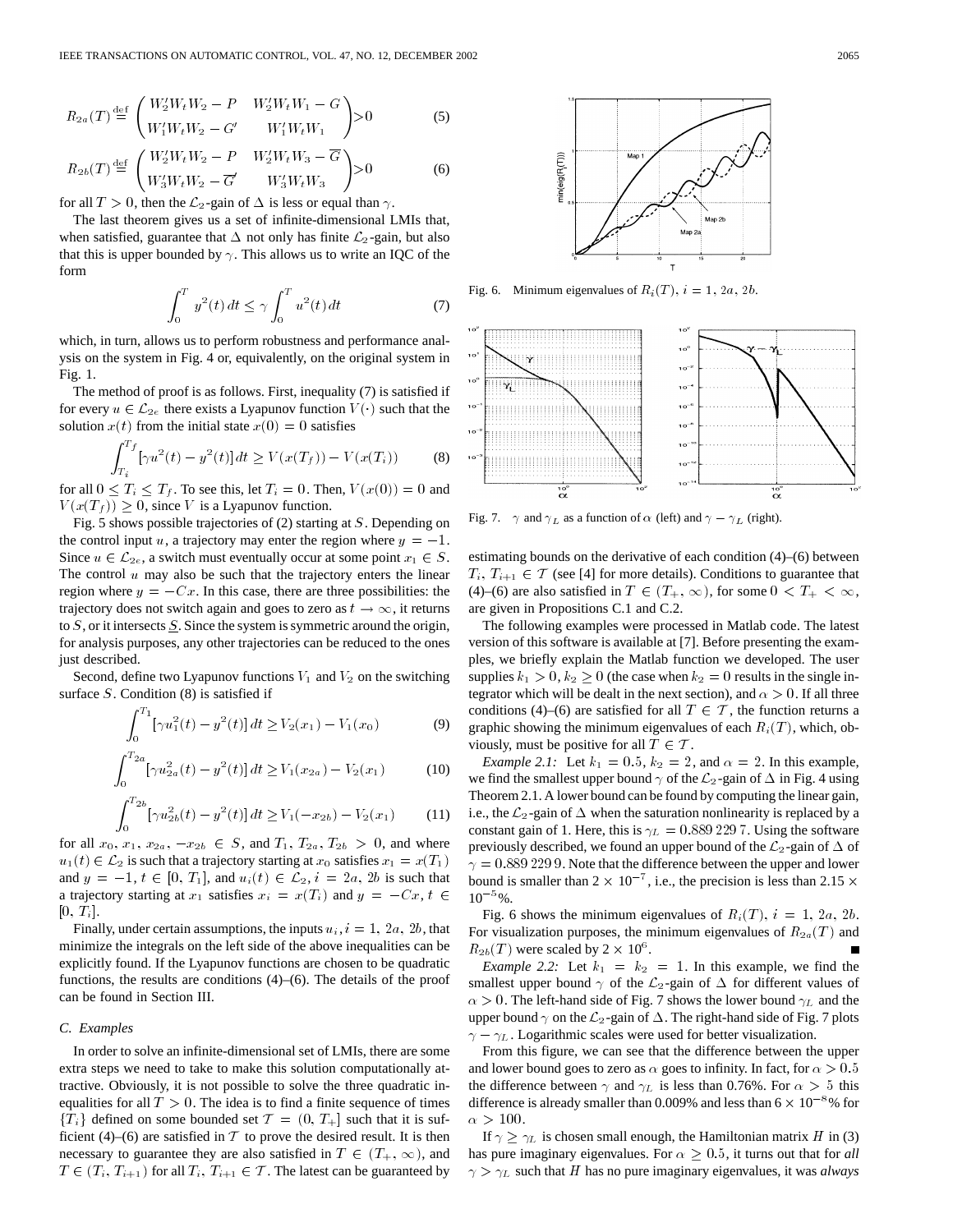possible to find p, g such that conditions  $(4)$ – $(6)$  are satisfied. In other words, numerically we found that for  $\alpha \geq 0.5$  conditions (4)–(6) are satisfied if and only if  $H$  has no pure imaginary eigenvalues. Thus, for  $\alpha \geq 0.5$ , Fig. 7 also shows the smallest  $\gamma$  such that H does not have pure imaginary eigenvalues. For  $\alpha < 0.5$ , however, we encountered several numerical problems and  $\gamma$  tended to be higher than the smallest  $\gamma$  such that H has no pure imaginary eigenvalues.

Several questions can now be raised: is the gap between  $\gamma$  and  $\gamma_L$ increasing as  $\alpha$  approaches zero due to numerical errors, conservatism of the method, or the fact that the  $\mathcal{L}_2$ -gain of the system is just larger than  $\gamma_L$ , and this gap increases as  $\alpha$  approaches zero? Or is true that  $\gamma = \gamma_L$  or  $\gamma \approx \gamma_L$  for all  $\alpha > 0$ ? Answers to such questions are currently under investigation.

Certainly, this example shows that our method is *not conservative*, except maybe for small values of  $\alpha$ , since the upper and lower bounds of the  $\mathcal{L}_2$ -gain of  $\Delta$  are almost identical.  $\blacksquare$ 

## III. PROOF OF THEOREM 2.1

In this section, we show that if  $(4)$ – $(6)$  are satisfied then so are conditions (9)–(11). However, before we do, consider (9) and (10). If  $x_1 =$  $x_0 = x_{2a} \in S$  and  $T_1 = T_{2a} = 0$  then it results that the left side of both conditions is equal to zero, i.e.,

$$
0 \ge V_2(x_0) - V_1(x_0)
$$
  

$$
0 \ge V_1(x_0) - V_2(x_0)
$$

which means that  $V_1(\cdot) = V_2(\cdot)$ , i.e., the Lyapunov functions must be identical. So, from now on, we consider  $V(\cdot) = V_1(\cdot) = V_2(\cdot)$ .

A notion that will be usefully throughout the rest of the proof is the notion of an *impact map* [6], [4]. An impact map is simply a map from one switching surface to the next switching surface. There are three impact maps of interest associated with a saturation system (see Fig. 5). The fist impact map (impact map 1) takes points  $x_0 \in S$  and maps them back to  $x_1 \in S$  such that the trajectory stays in the region where  $y = -1$ . The second impact map (impact map 2a) takes points from  $x_1 \in S$  and also maps them back to  $x_{2a} \in S$ , but this time the trajectory stays in the region where  $y = -Cx$ . Finally, the third impact map (impact map 2b) takes points from  $x_1 \in S$  and maps them to  $x_{2b} \in S$  such that the trajectory stays in the region where  $y = -Cx$ .

Each of these impact maps is associated with each  $(9)$ – $(11)$ . We will start with impact map 1 and (9).

### *A. Impact Map 1*

The first map we consider is the map that leaves  $S$  and returns to  $S$ and the trajectory remains in the region where  $Cx \geq 1$ . Here,  $y = -1$ and therefore  $x_2 = -1$ . Let  $x_0, x_1 \in S$  and  $T > 0$ . For simplicity, write  $x(0) = x_0 = [x_{10} x_{20} v_0]'$  and  $x(T) = x_T = [x_{1T} x_{2T} v_T]'$ . Note that, in this region, only the last state  $v$  is controllable. The first two states  $x_1$  and  $x_2$  do not depend on the input. Integrating, we get  $x_2(t) = -t + x_{20}$  and, at  $t = T$ ,  $x_{2T} = -T + x_{20}$ . This means that  $\dot{x}_1(t) = -k_2t + k_2x_{20}$ . Integrating, and evaluating at  $t = T$ , we get  $x_{1T} = -k_2T^2/2 + k_2x_{20}T + x_{10}$ . Since  $x_0, x_1 \in S$ , it is also true that  $x_{10} + k_1x_{20} + v_0 = 1$  and  $x_{1T} + k_1x_{2T} + v_T = 1$ . This gives us four equations with six variables. Let the free variables be  $v_0$  and  $v_T$ , and define

$$
\begin{pmatrix} \Delta_1 \\ \Delta_0 \end{pmatrix} \stackrel{\text{def}}{=} \begin{pmatrix} x_{2T} \\ v_T \\ x_{20} \\ v_0 \end{pmatrix} = W_a(T) + W_b(T) \begin{pmatrix} v_T \\ v_0 \end{pmatrix}.
$$

Next, we solve the following minimization problem:

$$
J^* = \min_{u \in \mathcal{L}_2} \int_0^T \left( \gamma u^2(t) - y(t) \right) dt
$$

subject to  $v = -(1/\alpha)v + (1/\alpha)u, v(0) = v_0, v(T) = v_T$ , and u is such that  $Cx(t) \geq 1, t \in [0, T]$ . In order to find an explicit solution for u, we relax the problem by ignoring the fact that  $Cx(t) \geq 1, t \in$ [0, T]. The problem then becomes a standard  $\mathcal{H}_2$  optimization problem whose solution can be found, for example, in [1] and [5]. In this case

$$
J^* = \left(\begin{array}{c} v_T \\ v_0 \end{array}\right)' W_j(T) \left(\begin{array}{c} v_T \\ v_0 \end{array}\right) - T.
$$

Define a quadratic surface Lyapunov function  $V(\cdot)$  in S as  $V(\Delta_i) =$  $\Delta'_i p \Delta_i + 2 \Delta'_i g$ , where  $p = p' > 0$ . Hence

$$
V(\Delta_1) - V(\Delta_0) = \left(\frac{\Delta_1}{\Delta_0}\right)' P\left(\frac{\Delta_1}{\Delta_0}\right) + 2\left(\frac{\Delta_1}{\Delta_0}\right)' G
$$
  
= 
$$
\left(\frac{v_T}{v_0}\right)' W_b' PW_b \left(\frac{v_T}{v_0}\right) + 2\left(\frac{v_T}{v_0}\right)'
$$
  

$$
\cdot W_b'(PW_a + G) + W_a' PW_a + 2W_a'G
$$

where  $W_a = W_a(T)$  and  $W_b = W_b(T)$  were used for simplification. Finally,  $J^* > V(\Delta_1) - V(\Delta_0)$  is equivalent to (4).

The reason why  $p > 0$  is chosen a diagonal matrix versus a symmetric one comes from the following proposition. The proof can be found in [5].

*Proposition 3.1:* Let

$$
p = \begin{pmatrix} p_1 & p_3 \\ p_3 & p_2 \end{pmatrix} > 0.
$$

If  $p_3 \neq 0$ , then (4) is never satisfied for large enough values of  $T > 0$ .

# *B. Impact Maps* 2a *and* 2b

The next map we consider is the map that leaves  $S$  and returns to S and the trajectory remains in the region where  $-1 \leq Cx \leq 1$ . This means  $y = -Cx$ , or  $\dot{x}_2 = -Cx$ . In this region, the system is linear given by  $x = Ax + Bu$ . Let  $x_1 = [x_{10} x_{20} v_0]'$ ,  $x_{2a} =$  $[x_{1T} x_{2T} y_T]' \in S$  and  $T > 0$ . Here, all the states are controllable and finding the optimal cost  $J^*$  follows the same way as previously shown or in [1] and [5], yielding

$$
J^* = \left(\frac{x_{2a}}{x_1}\right)' W_t(T) \left(\frac{x_{2a}}{x_1}\right).
$$

Since  $x_1, x_{2a} \in S$ 

$$
\begin{pmatrix} x_{2a} \\ x_1 \end{pmatrix} = W_1 + W_2 \begin{pmatrix} \Delta_{2a} \\ \Delta_1 \end{pmatrix}
$$

where  $\Delta_1 = [x_{20} v_0]'$  and  $\Delta_{2a} = [x_{2T} v_T]'$ . Hence

$$
J^* = \left(\frac{\Delta_{2a}}{\Delta_1}\right)' W_2' W_t W_2 \left(\frac{\Delta_{2a}}{\Delta_1}\right) + 2 \left(\frac{\Delta_{2a}}{\Delta_1}\right)' W_2' W_t W_1 + W_1' W_t W_1.
$$

On the other hand

$$
V(\Delta_{2a}) - V(\Delta_1) = \left(\frac{\Delta_{2a}}{\Delta_1}\right)' P\left(\frac{\Delta_{2a}}{\Delta_1}\right) + 2\left(\frac{\Delta_{2a}}{\Delta_1}\right)' G.
$$

Finally,  $J^* > V(\Delta_{2a}) - V(\Delta_1)$  is equivalent to (5).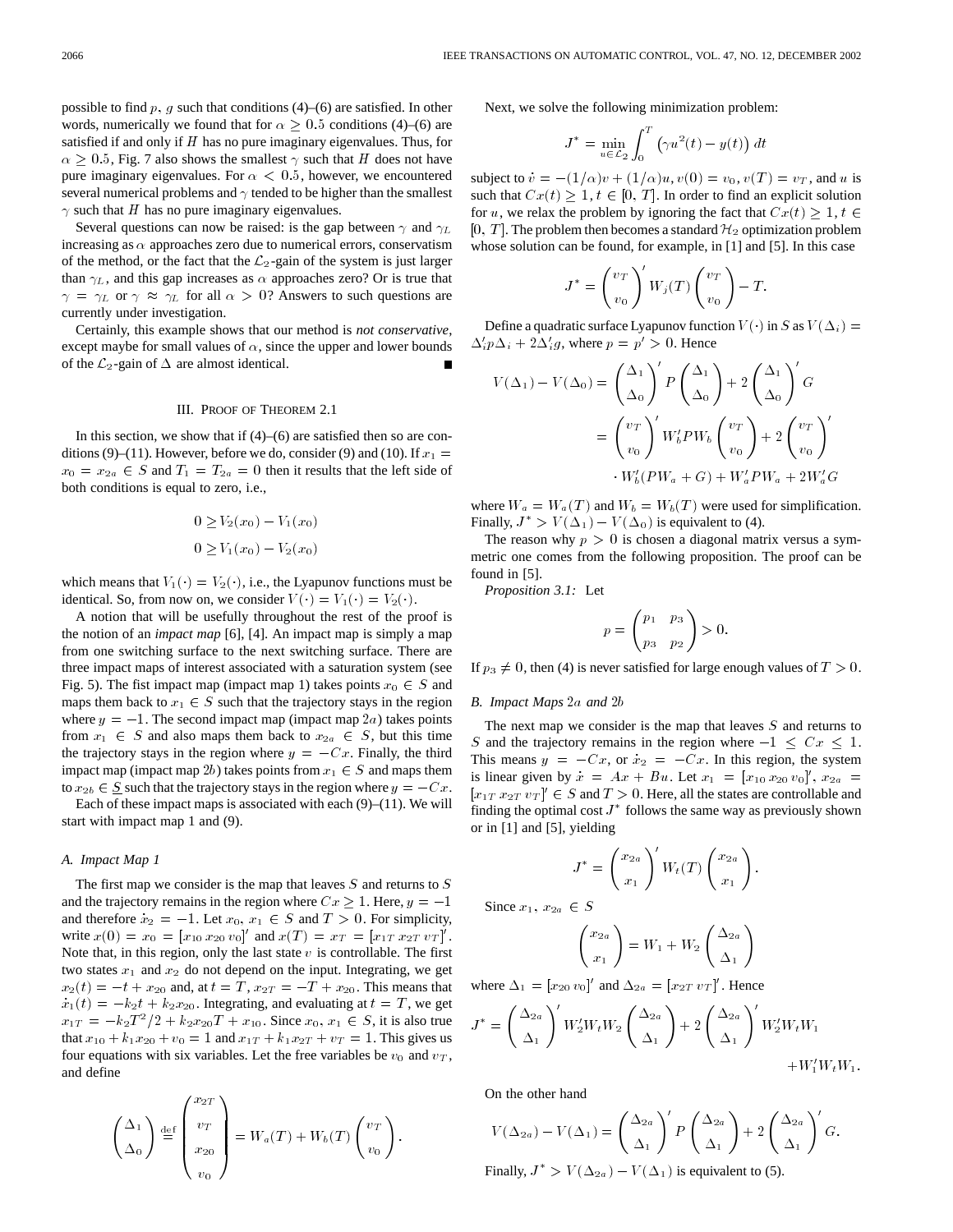The last impact map to consider is impact map  $2b$  from  $S$  to  $S$  and where the trajectory remains in the same region as the previous map. The proof for this map is similar to the one from impact map  $2a$ . The only difference is that

$$
\begin{pmatrix} x_{2b} \\ x_1 \end{pmatrix} = W_1 + W_3 \begin{pmatrix} \Delta_{2b} \\ \Delta_1 \end{pmatrix}
$$

since  $x_1 \in S$  and  $x_{2b} \in \underline{S}$ . This means that  $-x_{2b} \in S$  resulting in  $J^* > V(-\Delta_{2b}) - V(\Delta_1)$ , which is equivalent to (6).

# IV. CONCLUSION

This note gives conditions in the form of LMIs that, when satisfied, guarantee a system with a double integrator in feedback with a saturation nonlinearity has finite  $\mathcal{L}_2$ -gain. Moreover, for a large class of such systems, we showed that the linear  $\mathcal{L}_2$ -gain of the system, i.e., the  $\mathcal{L}_2$ -gain of the same system but with the saturation nonlinearity replaced by a constant gain of 1, is approximately equal to the  $\mathcal{L}_2$ -gain of the original system. These results allow the use of classical analysis tools like  $\mu$ -analysis or IQCs to analyze systems with double integrators and saturations, including servo systems like some mechanical systems, satellites, hard-disks, compact disk players, etc.

# **APPENDIX**

### *A. Loop Transformation to Find Stable Operators*

In this section, we show how to chose  $k_1, k_2$ , and  $G(s)$  as functions of  $k_p$ ,  $k_i$ , and  $P(s)$  so that  $G(s)$  is a proper stable system and the systems in Figs. 1 and 4 are equivalent, in the sense that both loops are identical. In other words, analysis properties can be inferred from one to another and vice versa. First, let  $P(s)$  be written as

$$
P(s) \stackrel{\text{def}}{=} \frac{n(s)}{d(s)} = \frac{\xi_m s^m + \dots + \xi_1 s + \xi_0}{s^n + \beta_{n-1} s^{n-1} + \dots + \beta_1 s + \beta_0}
$$

where  $m \leq n, \xi_0 \neq 0$  or otherwise the system would have only one integrator, and also  $\beta_0 \neq 0$  or otherwise the system would have three integrators and therefore be unstable (Sussmann and Yang [12] showed that a chain of n integrators,  $n \geq 3$ , cannot be stabilized by bounded linear feedback).

*Proposition A.1:* Let

$$
k_1 = \frac{\xi_0}{\beta_0} k_p + \frac{1}{\beta_0} \left( \xi_1 - \xi_0 \frac{\beta_1}{\beta_0} \right) k_i \quad k_2 = \frac{\xi_0}{\beta_0} k_i
$$

and the proper system

$$
G(s)=\frac{\overline{n}(s)}{d(s)}\left(\alpha s+1\right)
$$

where the degree of  $\overline{n}(s)$  is strictly less than the degree of  $d(s)$ . Then, the systems in Figs. 1 and 4 are have identical loops and analysis properties can be inferred from one to another and vice versa. Moreover,  $G(s)$  is stable if and only if  $P(s)$  is stable.

The proof, omitted here, is based on replacing the above equalities in the system in Fig. 4 and showing that this loop is indeed identical to the one in Fig. 1.

# *B. Proof of Propositions 2.1 and 2.2*

*Proof of Proposition 2.1:* Consider the system  $\Delta_L$  obtained from system  $\Delta$  in Fig. 4 with the saturation replaced by a constant gain of 1, and let  $\gamma_L$  be the respective  $\mathcal{L}_2$ -gain. For simplicity, and without loss of generality, assume there exist a control input  $u_L^* \in \mathcal{L}_2$  such that  $||y_L||^2 = \gamma_L ||u_L^*||^2$  (a similar argument can be applied if such  $u_L^* \in \mathcal{L}_2$  does not exist by considering a sequence of  $u_i \in \mathcal{L}_2$  resulting in  $\gamma_i$  arbitrarily close to  $\gamma_L$ ). Since  $\Delta_L$  is linear,  $u_L^*$  can be scaled such that  $|y_L(t)| \leq 1$ . Hence, by applying such input  $u_L^*$  to  $\Delta$ , we obtain  $||y||^2 = \gamma_L ||\overline{u}_L^*||^2$  since the saturation never leaves the linear region. This means that  $\gamma_L$  is a lower bound of the  $\mathcal{L}_2$ -gain of  $\Delta$ .

*Proof of Proposition 2.2:* Let  $\gamma_1 < \infty$  be an upper bound of the  $\mathcal{L}_2$ -gain of  $\Delta$  when  $\alpha = \alpha_1 > 0$ . Let now  $\alpha > 0$  and consider the following subsystem:

$$
\frac{U(s)}{\overline{U}(s)} = \frac{\alpha_1 s + 1}{\alpha s + 1}.
$$

The  $\mathcal{L}_2$ -gain of this subsystem is  $\overline{\gamma} = \max(1, \alpha_1/\alpha)$ . Then, the  $\mathcal{L}_2$ -gain  $\gamma$  of  $\Delta$  when  $\alpha > 0$  ( $\mathcal{L}_2$ -gain from  $\overline{u}$  to y) is upper bounded by  $\overline{\gamma}\gamma_1$ , i.e.,  $\gamma \leq \overline{\gamma}\gamma_1 < \infty$ .

# *C. Computational Details*

In order to be able to solve for the parameters of the Lyapunov function, we need to first to solve several computational issues associated with (4)–(6) in Theorem 2.1. In particular, we need to guarantee the conditions are satisfied for large enough values of  $T$ . We start with impact map 1.

*C.1 Impact Map 1:* Proposition 3.1 establishes that  $p > 0$  must be a diagonal matrix, i.e.,  $p = diag(p_1, p_2)$ , where  $p_1, p_2 > 0$ . Hence, after some manipulation,  $R_1(T)$  reduces to the equation shown at the bottom of the page. From the main diagonal of  $R_1(T)$ , we see immediately that it is necessary that

$$
2p_1\frac{k_1}{k_2} + 2g_1 - 1 > 0
$$
 and 
$$
0 < p_2 < 2\gamma\alpha.
$$

The next proposition guarantees that if the inequalities in (12) are satisfied, then for any large enough  $T > 0$  condition  $R_1(T) > 0$  is always satisfied. The proof, omitted here, is based on showing that for large enough T all the eigenvalues of  $R_1(T)$  are positive.

*Proposition C.1:* If both inequalities in (12) are satisfied then there exists a  $T_{1+} \in [0, \infty)$  such that  $R_1(T) > 0$  for all  $T \geq T_{1+}$ .

*C.2 Impact Maps* 2a *and* 2b*:* The goal of this section is to give a similar result to proposition C.1 for impact maps  $2a$  and  $2b$ . Let us start by decomposing the Hamiltonian matrix H in  $H = V \Sigma U$  where

$$
V = \begin{pmatrix} V_{11} & V_{12} \\ V_{21} & V_{22} \end{pmatrix} \quad \Sigma = \begin{pmatrix} D & 0 \\ 0 & -D \end{pmatrix} \quad U = \begin{pmatrix} U_{11} & U_{12} \\ U_{21} & U_{22} \end{pmatrix}
$$

$$
R_1(T) = \begin{pmatrix} \frac{2\gamma\alpha}{1 - e^{-(2T/\alpha)}} - p_2 & -\frac{2\gamma\alpha}{1 - e^{-(2T/\alpha)}} e^{-(T/\alpha)} & -\frac{1}{k_2} p_1 - g_2 \\ -\frac{2\gamma\alpha}{1 - e^{-(2T/\alpha)}} e^{-(T/\alpha)} & \frac{2\gamma\alpha}{1 - e^{-(2T/\alpha)}} e^{-(2T/\alpha)} + p_2 & \frac{1}{k_2} p_1 + g_2 \\ -\frac{1}{k_2} p_1 - g_2 & \frac{1}{k_2} p_1 + g_2 & T\left(2p_1\frac{k_1}{k_2} + 2g_1 - 1\right) \end{pmatrix}
$$